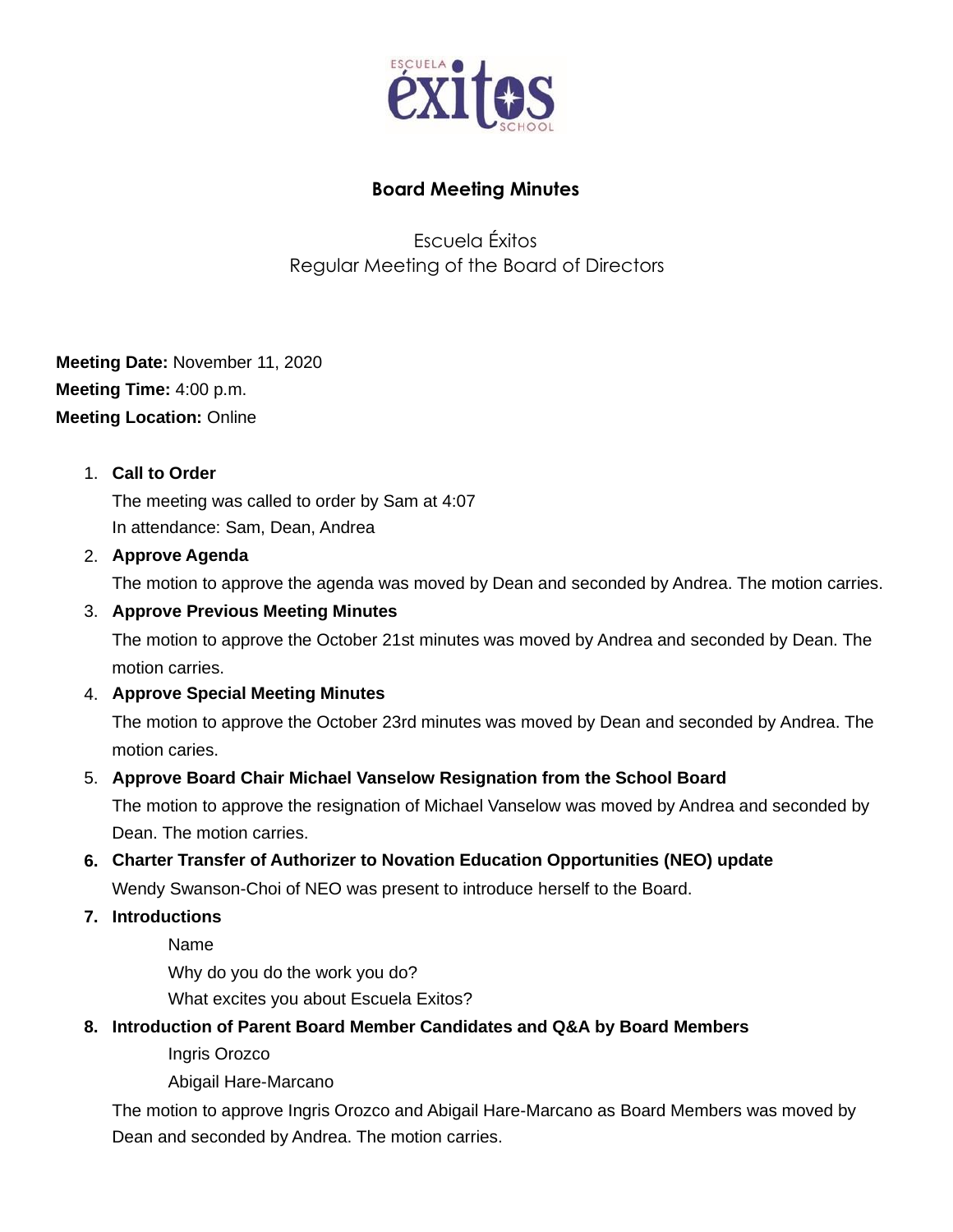#### 9. **Approval of School Director Luis Vanegas as MDE Identified Official with Authority (IOwA)**

Designation of an Identified Official with Authority for Education Identity Access Management The Minnesota Department of Education (MDE), Professional Educator Licensing Standards Board (PELSB), and Office of Higher Education (OHE) require annual designation of an Identified Official with Authority (IOwA) for each local education agency that uses the Education Identity Access Management (EDIAM) system. The IOwA is responsible for authorizing, reviewing, and recertifying user access for their local education agency in accordance with the State of Minnesota Enterprise Identity and Access Management Standard, which states that all user access rights to Minnesota state systems must be reviewed and recertified at least annually. The Identified Official with Authority will authorize user access to State of Minnesota Education secure systems in accordance with the user's assigned job duties, and will revoke that user's access when it is no longer needed to perform their job duties. The Director recommends the Board authorize Luis Vanegas, lvanegas@exitosed.org, to act as the Identified Official with Authority (IOwA) for Escuela Exitos Charter School ID 4283-07

The motion to approve Luis Vanegas as the IOwA was moved by Dean and seconded by Andreas. The motion carries.

#### **10. Approval of School Director Luis Vanegas to update the Charter School Affidavit to reflect:**

Changes in school leadership including Board New Authorizer New Student Enrollment Forecast New Budget

Start-Up Checklist

The motion to allow the School Director to update the Charter School Affidavit as described above was moved by Abigail and seconded by Andrea. The motion carries.

# **11. Approval of School Director Luis Vanegas to seek an individual to provide support at no cost to the school in the area of school budget and finance**

The Board agreed the School Director should seek out an individual, however, because at this point no contract is being offered or signed, the Board did not feel the need to move a motion.

## 12. **Updates & Requests**

- a. Fiscal Performance Status and outstanding obligations
- b. New School Venture Fund's (NSVF) Invent Grant for start-up functions during the planning year
	- i. The grant from NSVF was not awarded to Escuela Exitos, rather to True North. As a result, the school has not been awarded any money and hadn't needed to present financial statements in the past.